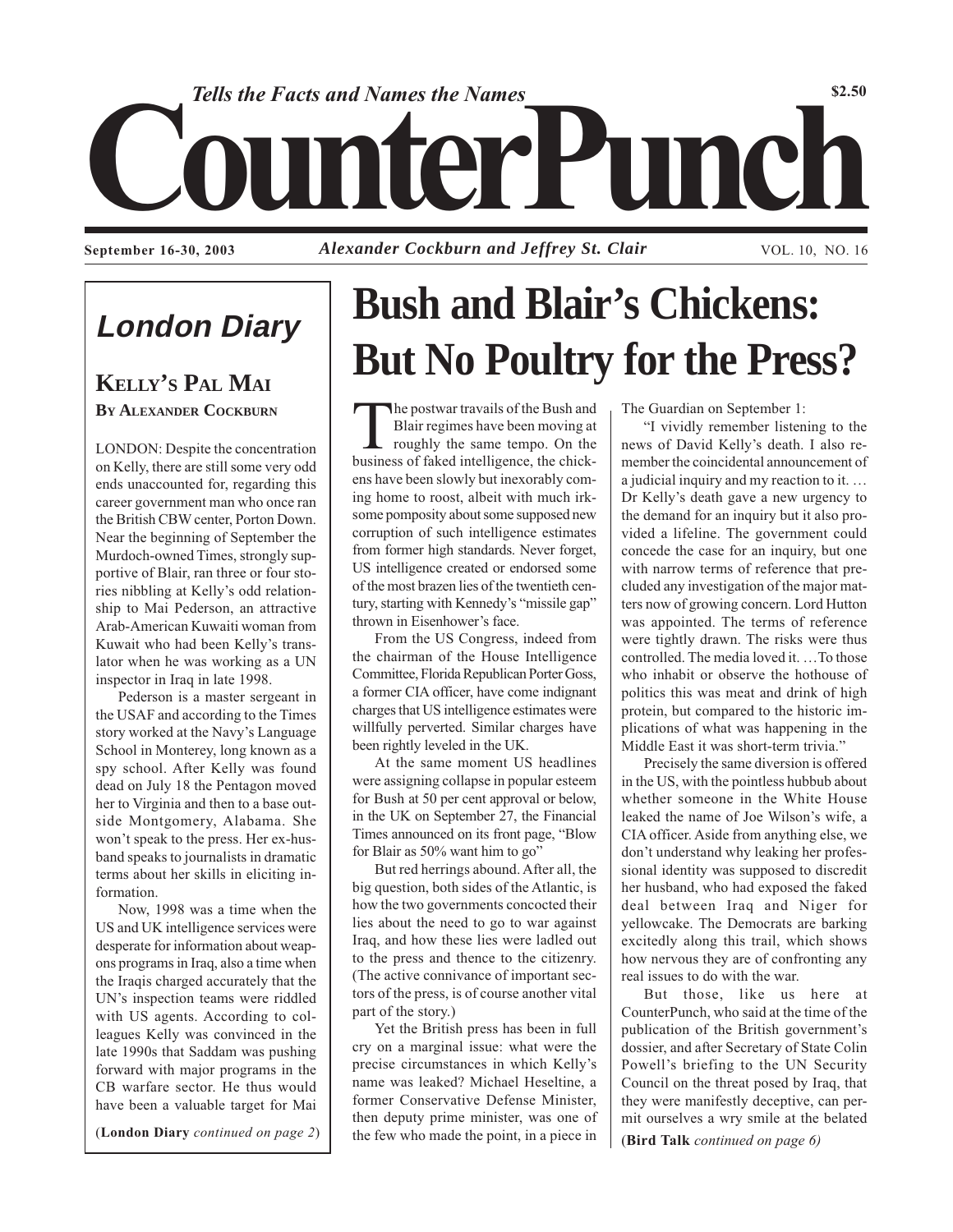### (**London Days** *continued from page 1)*

Pederson. Whatever else she elicited from the quiet inspector, Sgt Pederson successfully implanted in him a yearning to know more about her own membership of the Bahai sect.

In 1999 he visited Monterey, though he did not contact two other former UN inspectors who lived there. Guiding him was Mai Pederson, who described her role to other Bahais in Monterey as being Kelly's "spiritual advisor". By the fall of 1999 Kelly had become a Bahai, and sometime after that Mai Pederson visited Kelly in England and met his wife, who has made somewhat muted statements about her. Pederson testified at the coroner's enquiry into Kelly's death but refused to let that testimony be transmitted to Lord Hutton. After surfacing in the Hutton enquiry and the press, she's vanished from the Kelly saga, and it is fair to assume that the US exerted great pressure to get her name out of the Kelly saga.

Like other religious groups, the Bahais had a definite interest in the overthrow of their oppressor, Saddam, though orthodox Islam has not smiled on Bahais either.

So, did Kelly have an affair with Pederson and was that affair a factor in his death? Why exactly did he kill himself, assuming that he wasn't murdered? Was it anguish at being exposed by the

Editors ALEXANDER COCKBURN JEFFREY ST. CLAIR Business BECKY GRANT Design DEBORAH THOMAS Counselor BEN SONNENBERG Published twice monthly except August, 22 issues a year: \$40 individuals, \$100 institutions/supporters \$30 student/low-income **CounterPunch**. All rights reserved. **CounterPunch PO Box 228 Petrolia, CA 95558 1-800-840-3683 (phone) counterpunch@counterpunch.org www.counterpunch.org**

British government as someone who had lunch with a BBC journalist. It seems unlikely. Maybe he was hoping to run away with the attractive Ms Pederson and when she said this was longer in the cards, decided that life and Mrs Kelly's reproaches weren't worth facing. Maybe he was told by his employers that they were aware of his relationship with Mai Pederson, and that unless he testified to the Select Committee at the BBC's expense, the precise nature of this relationship would be leaked. It's the sort of thing Intelligence Services do, and it's the sort of blackmail that can push some people over the edge.

### **HARRODS: "CORRUPTION HERE IS RIFE!" OR IS IT?**

This is my first time in London since my sister Sarah died a few years ago. More than ever, Indians seem to be running all the significant portals of daily life: the news agents, the cell phone stores, even the fish and spice departments in Harrods. There were Indian police constables at an antiwar demonstration in Trafalgar Square.

Unlike many of the Indians running motels and small businesses across the States, they're a friendly lot. "If he gets promoted, it will be a sure sign that corruption here is rife!" I heard a Indian voice shout indignantly as I descended into the spice section in a basement of Harrods. The voice belonged to an attractive woman at a cash register, addressing her remarks to a small Dickensian-looking white man who was nodding hearty agreement.

I asked whether the offensive promotion was inevitable and, laughing, she said that No, as yet we had to suspend judgment on the moral condition of Harrods' management.

I don't think I've been in Harrods' food halls for thirty years or more and was only there that day because a local branch of Barclays Bank, next to Harrods, had voided its pledge to open at 9am and was putting off the evil hour till 10. I could see through the plate glass window a manager giving a handful of employees an inspirational talk.

Because of Al Qaeda it's no longer a simple matter to open a bank account, something I needed in order to open a cellphone agreement. You have to produce utility bills to your name at an address you have inhabited for 3 months. No doubt an Al Qaeda operative could easily forge such documents, but I tried to go the honest

2/COUNTERPUNCH SEPTEMBER 16-30, 2003

route, and was sent to Barclays International to open some sort of transnational account. A nice Irish lad, patiently helping an African student to fill in some complicated form, took time off to tell me such an account requires a minimum balance of 2000 pounds at all times and "isn't for you". He discounted the Al Qaeda theory and said it was because England was full of rogues and credit card fraud. Probably true. Next day the Indian girls at the phone store told me I'd have to buy the 220 pound Nokia phone for cash. Not even a debit card would do.

Having a bouillabaisse in view, I bought a couple of red mullet, a wrasse, plus some shellfish from the man at the fish counter. All the Harrods cash registers offer a dollar conversion, and as a woman at the fruit counter proudly stated, the store doesn't even charge a commission on any exchange deal. In my memory Harrods food halls had been temples of gastronomic extravagance, with the sort of displays favored by early nineteenth century impresarios. But now, to an eye used to the displays at the Arcata Coop or even the Safeways across California, the vegetable counters looked wan.

I walked north across Hyde Park. There were plenty of dogs, off-leash, taking the fresh morning air. Well-bred terriers predominated, with far fewer of the large and hairy breeds one sees in American city parks. There were less perspiring joggers too and fewer gays, though that may simply have been because of the earliness of the hour. At least in that part of the park there was a lack of the kind of shrubbery favored by the antinomian classes, though there are some useful-looking bushes behind Peter Pan's statue.

My pay-as-you-go cellphone rang and it was JoAnn Wypijewski telling me that Edward Said had died. I spent the next hour writing a farewell, which immediately went up on our CounterPunch website. Normally we don't favor crossovers between the newsletter and the site, but exceptions exist to prove (in the sense of test) the rule.

### **EDWARD SAID, DEAD AT 67**

A mighty and a passionate heart has ceased to beat.

Edward Said, the greatest Arab of his generation, died in a New York City hospital Wednesday, September 24 at 6.30 pm,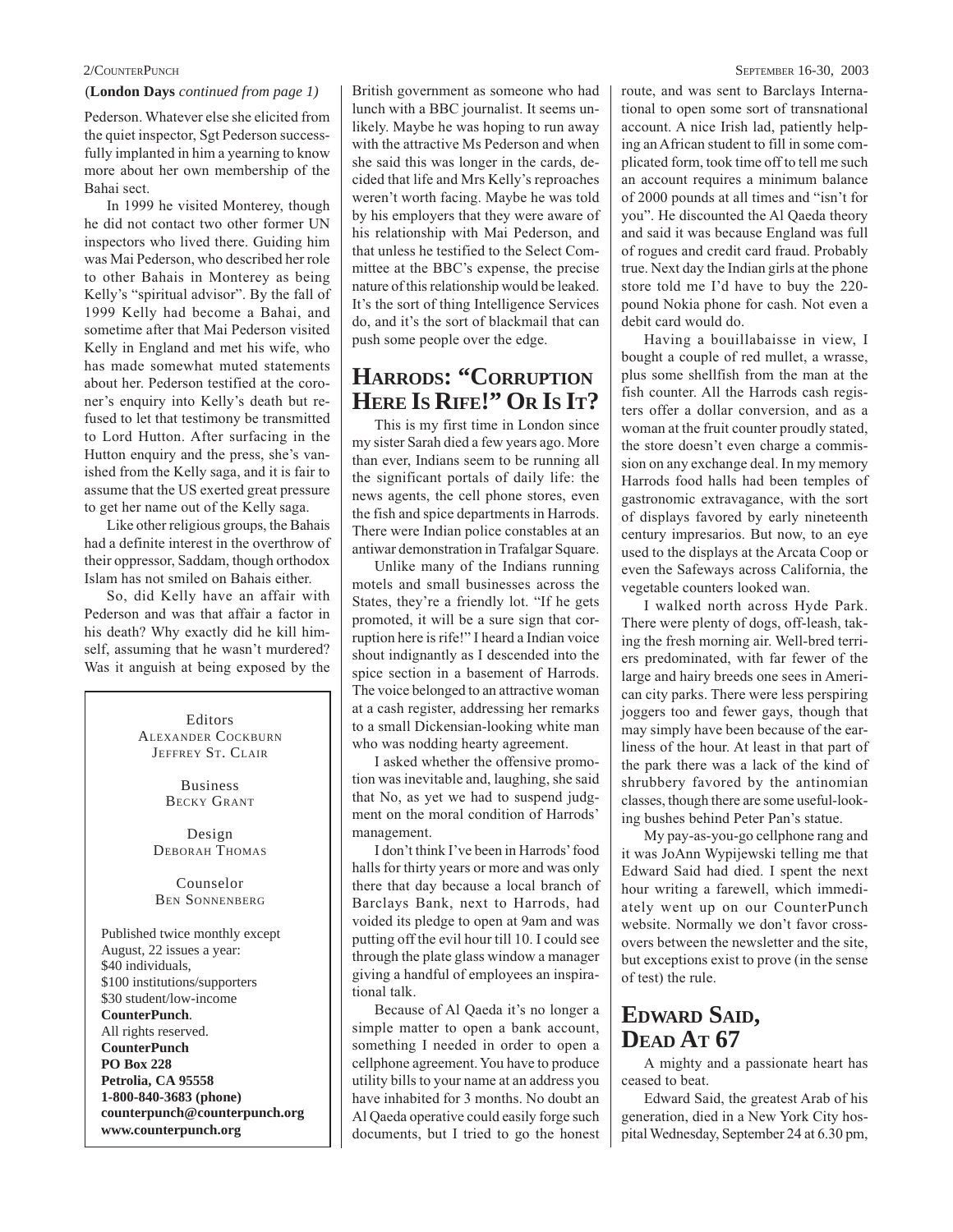### SEPTEMBER 16-30, 2003 3/COUNTERPUNCH

felled at last by complications arising from the leukaemia he fought so gamely ever since the early 1990s.

We march through life buoyed by those comrades-in-arms we know to be marching with us, under the same banners, flying the same colors, sustained by the same hopes and convictions. They can be a thousand miles away; we may not have spoken to them in months; but their companionship is burned into our souls and we are sustained by the knowledge that they are with us in the world.

Few more than Edward Said, for me and so many others beside. How many times, after a week, a month or more, I have reached him on the phone and within a second been lofted in my spirits, as we pressed through our updates: his trips; his triumphs; the insults sustained; the enemies rebuked and put to flight. Even in his pettiness he was magnificent, and as I would laugh at his fury at some squalid gibe hurled at him by an eighth-rate scrivener, he would clamber from the pedestal of martyrdom and laugh at himself.

He never lost his fire, even as the leukaemia pressed, was routed, pressed again. He lived at a rate that would have felled a man half his age and ten times as healthy: a plane to London, an honorary degree, on to Lebanon, on to the West Bank, on to Cairo, to Madrid, back to New York. And all the while he was pouring out the Said prose that I most enjoyed, the fiery diatribes he distributed to CounterPunch and to a vast world audience. At the top of his form his prose has the pitiless, relentless clarity of Swift.

The Palestinians will never know a greater polemical champion. A few weeks ago I was, with his genial permission, putting together from three of his essays the concluding piece in our forthcoming CounterPunch collection, The Politics of Anti-Semitism. I was seized, as so often before, by the power of the prose: how could anyone read those searing sentences and not boil with rage, while simultaneously admiring Edward's generosity of soul: that with the imperative of justice and nationhood for his people came the humanity that called for reconciliation between Palestinians and Israeli Jews.

His literary energy was prodigious. Memoir, criticism, homily, fiction poured from his pen, a fountain pen that reminded one that Edward was very much an intellectual in the nineteenth-century tradition of a Zola or of a Victor Hugo, who once remarked that genius is a promontory in the infinite. I read that line as a schoolboy, wrote it in my notebook and though I laugh now a little at the pretension of the line, I do think of Edward as a promontory, a physical bulk on the intellectual and political landscape that forced people, however disinclined they may have been, to confront the Palestinian experience.

Years ago his wife Mariam asked me if I would make available my apartment in New York, where I lived at that time, as the site for a surprise  $40<sup>th</sup>$  birthday for Edward. I dislike surprise parties but of course agreed. The evening arrived; guests assembled in my sitting room on the eleventh floor of 333 Central Park West. The dining room table groaned under Middle Eastern delicacies. Then came the word from the front-door. Edward and Mariam had arrived! They were ascending in the elevator. Now we could all hear Edward's furious bellow: "But I don't want to go to dinner with \*\*\*\*\*\*\* Alex!" They entered at last and the shout went up from seventy throats, Happy Birthday! He reeled back in surprise and then recovered, and then saw about the room all those friends who had traveled thousands of miles to shake

ism of supposed friends. A few weeks ago he called to ask whether I had read a particularly stupid attack on him by his very old friend Christopher Hitchens in the Atlantic Monthly. He described with pained sarcasm a phone call in which Hitchens had presumably tried to square his own conscience by advertising to Edward the impending assault. I asked Edward why he was surprised, and indeed why he cared. But he was surprised and he did care. His skin was so, so thin, I think because he knew that as long as he lived, as long as he marched onward as a proud, unapologetic and vociferous Palestinian, there would be some enemy on the next housetop down the street eager to dump sewage on his head.

Edward, dear friend, I wave adieu to you across the abyss. I don't even have to close my eyes to savor your presence, your caustic or merry laughter, your elegance, your spirit as vivid as that of d'Artagnan, the fiery Gascon. You will burn like the brightest of flames in my memory, as you will in the memories of all who knew and admired and loved you.

### **PARADISE IN COOKHAM**

As one who once wrote a book titled

# **Did Kelly have an affair with Pederson and was that affair a factor in his death? Why exactly did he kill himself, assuming that he wasn't murdered?**

his hand. I could see him slowly expand with joy at each new unexpected face and salutation.

He never became blasé in the face of friendship and admiration, or indeed honorary degrees, just as he never grew a thick skin. Each insult was as fresh and as wounding as the first he ever received. A quarter of century ago he would call, with mock heroic English intonation, "Alexand-er, have you seen the latest New Republic? Have you read this filthy, this utterly disgusting diatribe? You haven't? Oh, I know, you don't care about the feelings of a mere black man such as myself." I'd start laughing, and say I had better things to do than read Martin Peretz, or Edward Alexander or whoever the assailant was, but for half an hour he would brood, rehearse fiery rebuttals and listen moodily as I told him to pay no attention.

He never lost the capacity to be wounded by the treachery and opportunThe Golden Age is In Us, I took myself off on a Saturday to look at an exhibition in the National Gallery on Trafalgar Square, called Paradise, a traveling show which had already been shown in Bristol and Newcastle, attracting 160,000 people, apparently double what they would have expected normally in those galleries. People want to know the lineaments of paradise, whose earthly possibilities utopians used to spend much time usefully describing, though not much any more.

The show turned out to be patchy, with the curator scraping together a show from available ingredients, such as a Boucher, a Gauguin, a Constable, a Monet, a Rothko, a couple of Renaissance paintings and so forth. But making my visit entirely worthwhile there was one marvelous painting, one of Stanley Spencer's Cookham paintings about the Last Judgment, done in 1934. It shows a dustman resurrected in his beefy wife's arms, she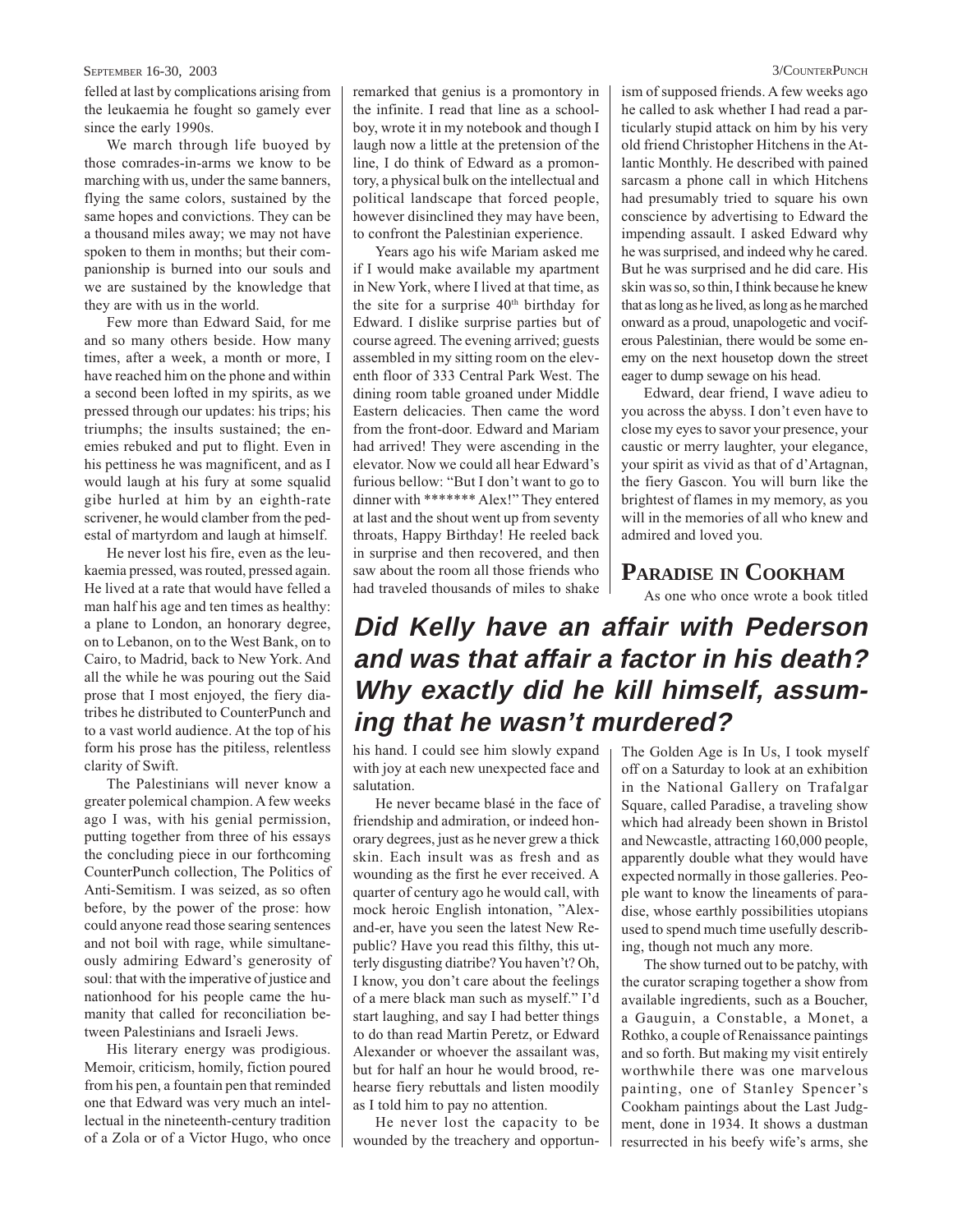### 4/COUNTERPUNCH SEPTEMBER 16-30, 2003

in "ecstatic communion with the dustman's corduroy trousers" as Spencer put it. Other dustmen and women, plus a cat, surround the couple.

"I feel in this Dustman picture, " Spencer wrote, "that it is like watching and experiencing the inside of a sexual experience. They are all in a state of anticipation and gratitude to each other. They are each to the other, and all to any one of them, as peaceful as the privacy of a lavatory. I cannot feel anything is Heaven where there is any forced exclusion of any sexual desire...

"The picture is to express a joy of life through intimacy .All the signs and tokens of home life, such as the cabbage leaves and teapot which I have so much loved that I have had them resurrected from the dustbin because they are reminders of home life and peace, and are worthy of being adored as the dustman is. I only like to paint what makes me feel happy. As a child I was always looking on rubbish heaps and dustbins with a feeling of wonder. I like to feel that, while in life things like pots and brushes and clothes etc may cease to be used, they will in some way be reinstated, and in this Dustman picture I try to express something of this wish and need I feel for things to be restored. That is the feeling that makes the children take out the broken teapot and empty jam tin."

Small things, but also a big new thing in Spencer's life, namely his attraction to a new arrival in Cookham, Patricia Preece and her companion Hilda. Patricia was famous as having been the cause of the death of W.S. Gilbert. Aged seventeen in 1911 and under her birth name of Ruby she caught the eye of randy old Gilbert, who invited her to come for a swim in the lake at his Harrow home. As she plashed about he conceived, or professed to conceive the notion that she was out of her depth and might drown. Swimming out, no doubt planning to clasp her in a savior's embrace, he had a heart attack and died in front of her. The press had a fine time at the describing her as a 'fair-haired seventeen-year old schoolgirl'.

It's the presence of Patricia, though not her image, that suffuses the painting with sexual ecstasy, even though it's the ample Hilda who'd fled from Cookham to her mother in Hampstead, who is in ecstatic communion with the corduroy trousers.

It's as earthy and beautiful an expression of the paradise of carnal passion as Joyce's pages in Ulysses about Bloom looking at Gertie. Though Spencer was a member of the Royal Academy and had the right to hang four paintings in the annual show, it was rejected, prompting his furious resignation. This great painting was without a purchaser till a Liverpool gallery bought it in 1947.

Whoever thought to put Spencer into the Paradise exhibit got it right. In ancient times death in the Golden Age was always incorporated into life as a sensate pleasure, followed immediately by an improved life, the way most folks including all those flocking to the show in Bristol and Newcastle would like it. In those earlier times they had Saturnalia which meant not so much drunken sex sprees as subversion of the conventional moral order.

In the pre-spring festival senators and slave owners would put aside their stately togas and kindred marks of rank and don shapeless garments known as syntheses (the dialectic made cloth). The prime metaphor of the Saturnalia was freedom from all bondage – the bondage of poverty, of wealth, of the laws and, above all, time. Slaves set up a mock king and were served *heaven, to enter that gate and dwell in that house, where there shall be no darkness nor dazzling, but one equal light; no noise nor silence, but one equal music; no fears nor hopes, but one equal possession; no ends nor beginnings, but one equal eternity; in the habitations of thy glory and dominion world without end."*

### **GALLOWAY: BUSH AS THE MANNA**

I stepped out of the National Gallery and into Trafalgar Square, where the Socialist Workers' Party, CND and other peace groups were holding an anti-Blair demonstration. Later the press billed it as a disappointing turn-out, and in truth there were probably less than 10,000 which seemed to me respectable as a postwar showing, but these days you needed a crowd of 100,000 or more to get respect, which is sad. George Galloway, threatened with expulsion from the Labor Party for his denunciation of the attack on Iraq, was giving a spirited address in his broad Scottish accent.

# **At the top of his form Edward Said's prose has the pitiless, relentless clarity of Swift. The Palestinians will never know a greater polemical champion.**

delicious fare by their masters. Such delicacies, given to the powerless by the powerful, were called "second tables", because temporarily, at the level of palpable fantasy, the tables were turned. Each household became a mimic republic, in which slaves held first rank. The law courts were closed. Gifts were exchanged. The Lords of Misrule reigned. There was always something dangerous about jovial Saturn, an element of the hooved and the horned. Later, debauchery gained the upper hand and the revolutionary element began to drain away. Witness the rituals of Comus and Rex at the New Orleans carnival.

So paradise, the golden age, is fun and it's subversive, which means for us on the radical/left/libertarian end it should be our goal and our sales pitch. We don't want a paradise conceived of by Quakers, or social-democratic engineers, or by John Donne, who prophetically conceived of Paradise as a modern airport waiting lounge: "*Bring us, O Lord God, at our last awakening into the house and gate of*

"My friends," (I quote Galloway from sketchy memory), "there is a very dangerous illusion, which we must combat, that somehow it is better that the invaders of Iraq to be under the blue helmets of the UN, rather than the flags of the US and UK… As a believer, I can give thanks for the manna from heaven that has descended upon us in the form of a scheduled visit here for three days in November of George Bush [hoots of derision from the crowd]. Let us give him a fierce welcome. Let's take Guy Fawkes down from the top of the bonfire, and put George Bush up there instead!" [More hoots.]

That night, on Channel 4 I watched Stephen Frears' The Deal, about a bargain supposedly struck between Tony Blair and Gordon Brown, when both were vying for the post of shadow prime minister after the sudden death of John Smith in the mid-1990s. Over dinner in the Granita restaurant Brown reputedly stood down in return for a vague pledge from Blair that he would turn over the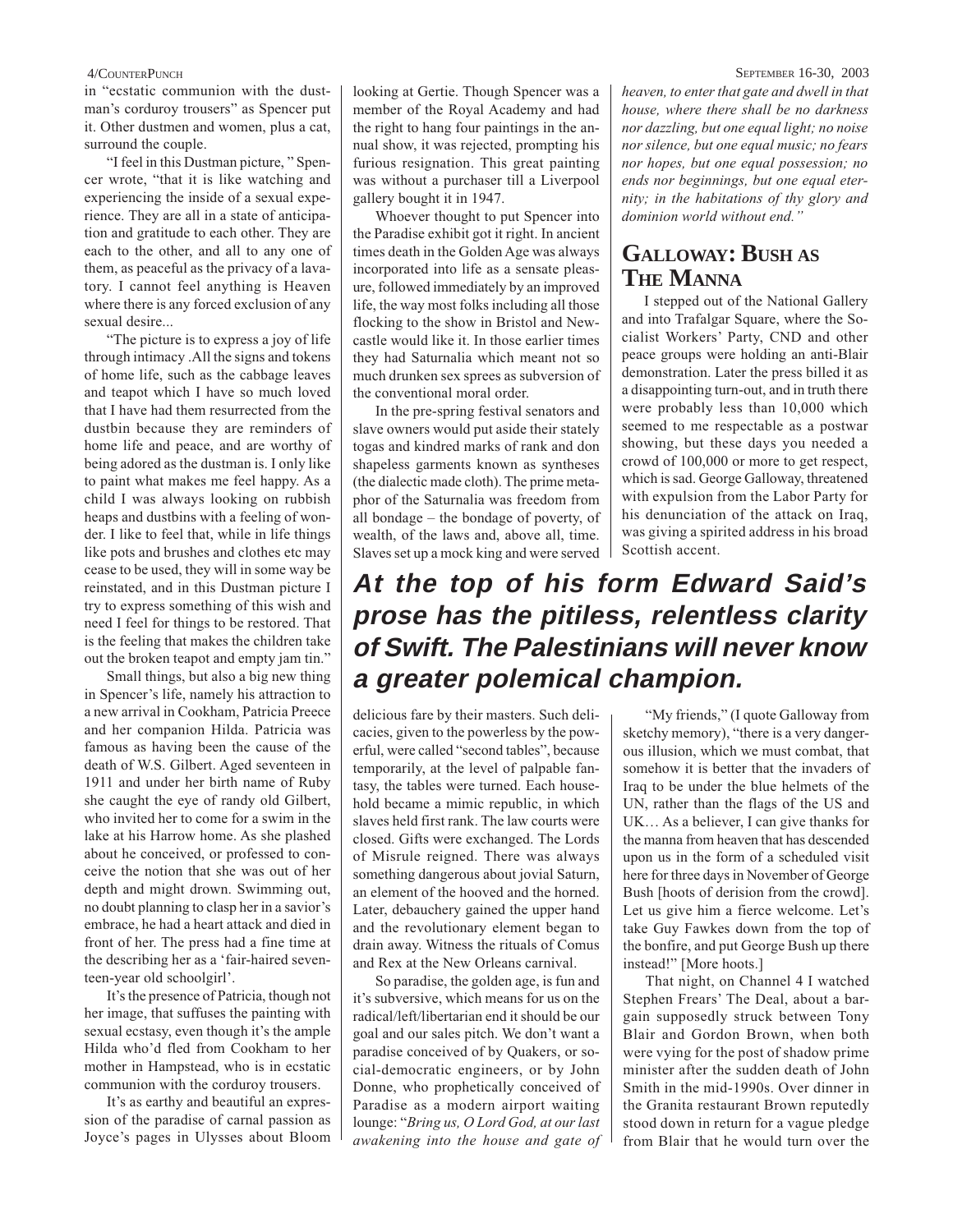# **John Donne prophetically conceived of Paradise as a modern airport waiting lounge.**

post to him after six years.

The visual idiom of Frears' docudrama was frenetic , with endless close ups of smirking Blair, glowering Brown and prissy Mandelson. Without the sound track , persons uninformed about the political background could have thought they were viewing a soap about a gay triangle. The busier the camera angles got (peering up from below, hovering behind Blair's ear) the more null became the political content. Then, two days later there was the real Brown, less striking than the virtual Brown, giving a speech at the Labor conference in Bournemouth about the need for the party to return to its basic values, a call as specious as similar language the other side of the Atlantic about the soul of the Democratic Party.

### **THE CALEDONIAN ROAD**

One house I stayed in for a few days was in Thornhill Square, three quarters of a mile or so north of Kings Cross. The neighborhood is on the way up in the world, but still agreeably humble along Caledonian Road itself. Each morning I would walk along, enjoying the simple dramas of the shop fronts, the hopes and despairs of small retail entrepreneurs. The tasteful element always hate them and dream of bulldozers, but I love streets like this, such as the old Main in Montreal twenty years ago, or Lincoln Boulevard today south of I-10 in Los Angeles.

Running north on the east side of the street, from the corner of Caledonian Road and Richmond St we have: a smart pub called the Tarmon, with a fine display of hanging floral baskets; Caly Gents Hairdresser (wash and cut 8 pounds, dry cut 6 pounds, child's cut 5 pounds, OAP 4 pounds), a smart looking place; Skaters take-away, with pictures of a chicken and a fish; Uncle Eric Kebab House; Pleasure Garden (grimy, shuttered, broken signage advertising SAU , SPA and UB); Kings Pizza; double frontage of "Kaim Todner, solicitor, crime, prisoners' rights, mental health, family"; print and copy shop; Caledonian supermarket, (a small store with good vegetables on display); Austin

Daniel Property; Guzel Cafe and Restaurant; smart double front of Istanbul Social Club; Dental Surgeon (shuttered and barred, with note, "Dr Kylahs would be pleased to attend Dr Mean's patients, or any other patients, at his surgery at 2 Biddland Road)"; four more shuttered stores and bags of rubble, including Logman Ltd, "specializing in watermelons"; William Hill, betting shop (Ladbroke's across the road); E&A Drycleaner; Leonard Villa, picture framer; Somal Hair and Beauty Center ("stand-up sunbeds, hair extension, nail extension"); post office, also newsagent); KIG café and restaurant, with sign in window, "Full breakfast, bacon, bubble, eggs, beans, sausage, mushroom, tomato, black pudding, 2 slices of bread, tea or coffee, 4 pounds 50"; chemist; two shuttered stores; smart double façade of Rigpa Tibetan Buddhist Center ; drear frontage of London Taxi Club; Wear-2- Rave, selling trendy gear; Parker Sales and Lettings; Islington Bar, under repair, then Bridgeman Road.

Round the corner was Islington Council's West Branch library, with comfortable reading room, nicely stocked shelves, and a big children's library across the hall. The rack by the entrance featured helpful pamphlets for owners of missing cats and dogs (contact the Lost Dogs Line, run by the Metropolitan Police and Battersea Dogs Home,); for male victims of sexual assault ("research shows that the majority of sexual assaults against men are committed by heterosexual males"); for frustrated litigators ("Have You Been Injured? Was Someone Else to Blame?"), issued by the Law Society; for the worried, a detailed pamphlet titled "NHS Abortion (termination of pregnancy services in Camden and Islington)". Denizens of hysterical America, note the tranquil, confident tone: "Having An Abortion: This section describes how the NHS abortion service is organized, and how to access it. If you have decided that abortion is the right option for you, your GP or local family planning clinic can refer you. If your GP has a conscientious objection to abortion, he/she should say so and refer you to another doctor who

does not hold these views."

On the back of the pamphlet a paragraph calmly explains that the pamphlet has been developed "for any woman living in the boroughs of Camden or Islington who is thinking about ending her pregnancy". This paragraph is reproduced in Turkish, Bengali, Chinese and Greek.

The bookcases carried good selections of fiction, biography, politics and so on. I picked out a volume of the Hart Davis-Lyttlelton Letters, exchanged in the 1950s between two cultured gents, one a teacher, the other a publisher. Indeed, Rupert Hart Davis published the first volume of my father's autobiography, In Time of Trouble in 1956.

My eye falls on a quote from William Johnson who, under the name Cory, instructed upper-class youth at Eton between 1834 and 1872: One of the faculties a good education develops, Cory wrote, is to "express assent or dissent in graduated terms." I was still laughing over this as I ate a plate of chicken kebab and fresh salad, in the Guzel Café round the corner, cost 4 pounds 50. CP

## **SUBSCRIPTION INFO**

### **Enter/Renew Subscription here:**

One year \$40 Two yrs \$70 (\$35 email only / \$45 email/print) One year institution/supporters \$100 One year student/low income, \$30 T-shirts, \$17 Please send back issue(s)

(\$5/issue)

Name

Address

City/State/Zip

Payment must accompany order, or dial 1-800-840-3683 and renew by credit card. Add \$12.50 for Canadian and \$17.50 for foreign subscriptions. If you want Counter-Punch emailed to you please supply your email address. Make checks payable to: **CounterPunch** Business Office

PO Box 228, Petrolia, CA 95558